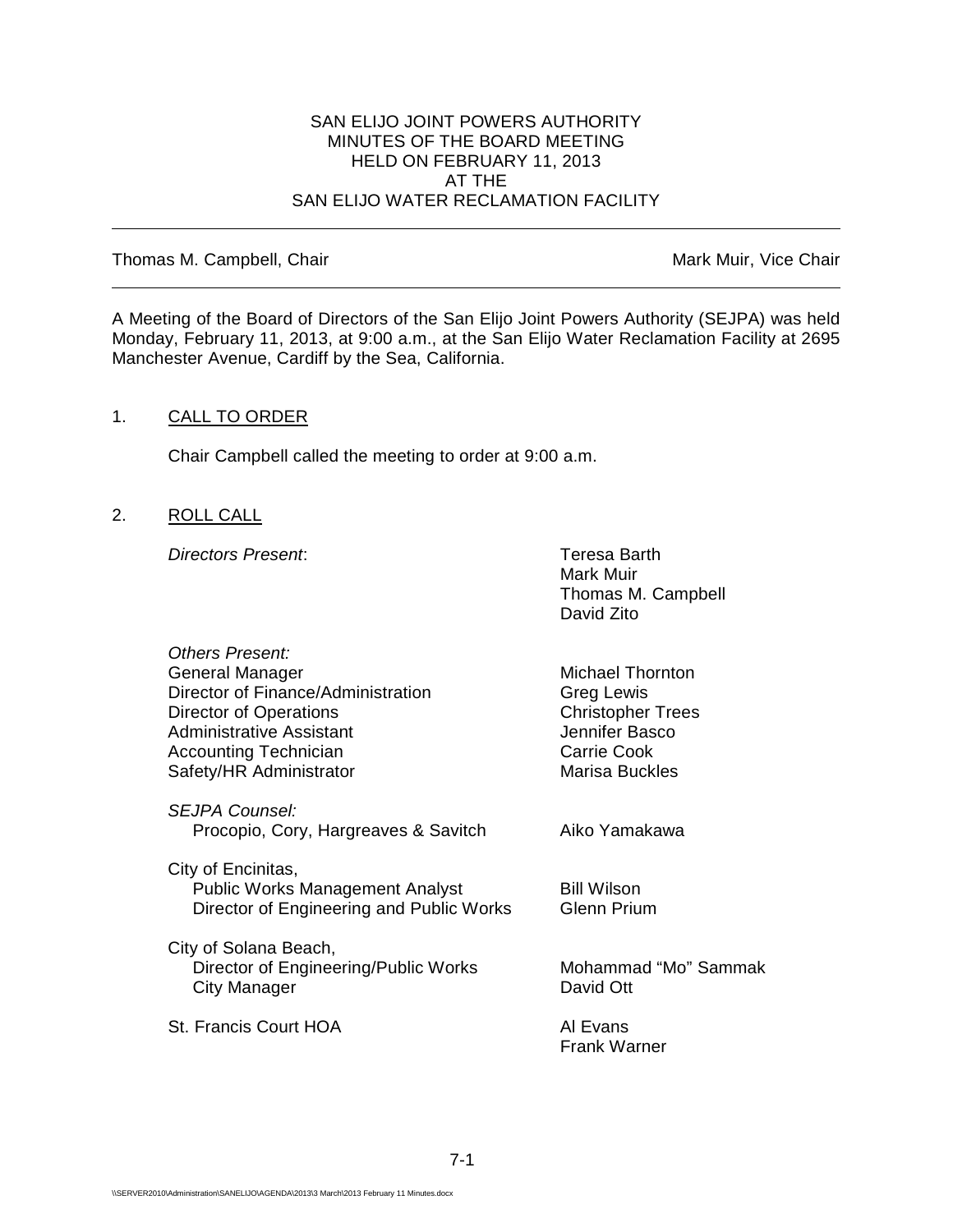### 3. PLEDGE OF ALLEGIANCE

General Manager Michael Thornton led the Pledge of Allegiance.

#### 4. ORAL COMMUNICATIONS

None

### 5. PRESENTATION OF AWARDS

The General Manager informed the Board of Directors that the California Sanitation Risk Management Authority awarded the San Elijo Joint Powers Authority with the 2011-12 Workers' Compensation Excellence – Small Agency Category.

The General Manager also informed the Board of Directors that the California Water Environment Association (CWEA), San Diego Section, awarded the San Elijo Water Reclamation Facility the 2012 Safety Award. The San Elijo Water Reclamation Facility will be considered for the CWEA awards at the state level.

General Manager stated that these awards are a reflection of the employees' attitudes and efforts in making the SEJPA a safe and productive workplace.

#### 6. CONSENT CALENDAR

Moved by Board Member Barth and seconded by Vice Chair Muir to approve the Consent Calendar.

Motion carried with the following vote of approval:

| AYES:    | Barth, Muir, Campbell |
|----------|-----------------------|
| NOES:    | None                  |
| ABSENT:  | None                  |
| ABSTAIN: | Zito                  |

Consent Calendar:

| Agenda Item No. 7  | Approval of Minutes for the January 14, 2013 meeting                            |
|--------------------|---------------------------------------------------------------------------------|
| Agenda Item No. 8  | Approval for Payment of Warrants and Monthly<br><b>Investment Report</b>        |
| Agenda Item No. 9  | San Elijo Water Reclamation Facility Treated Effluent<br>Flows - Monthly Report |
| Agenda Item No. 10 | San Elijo Joint Powers Authority Recycled Water Program<br>- Monthly Report     |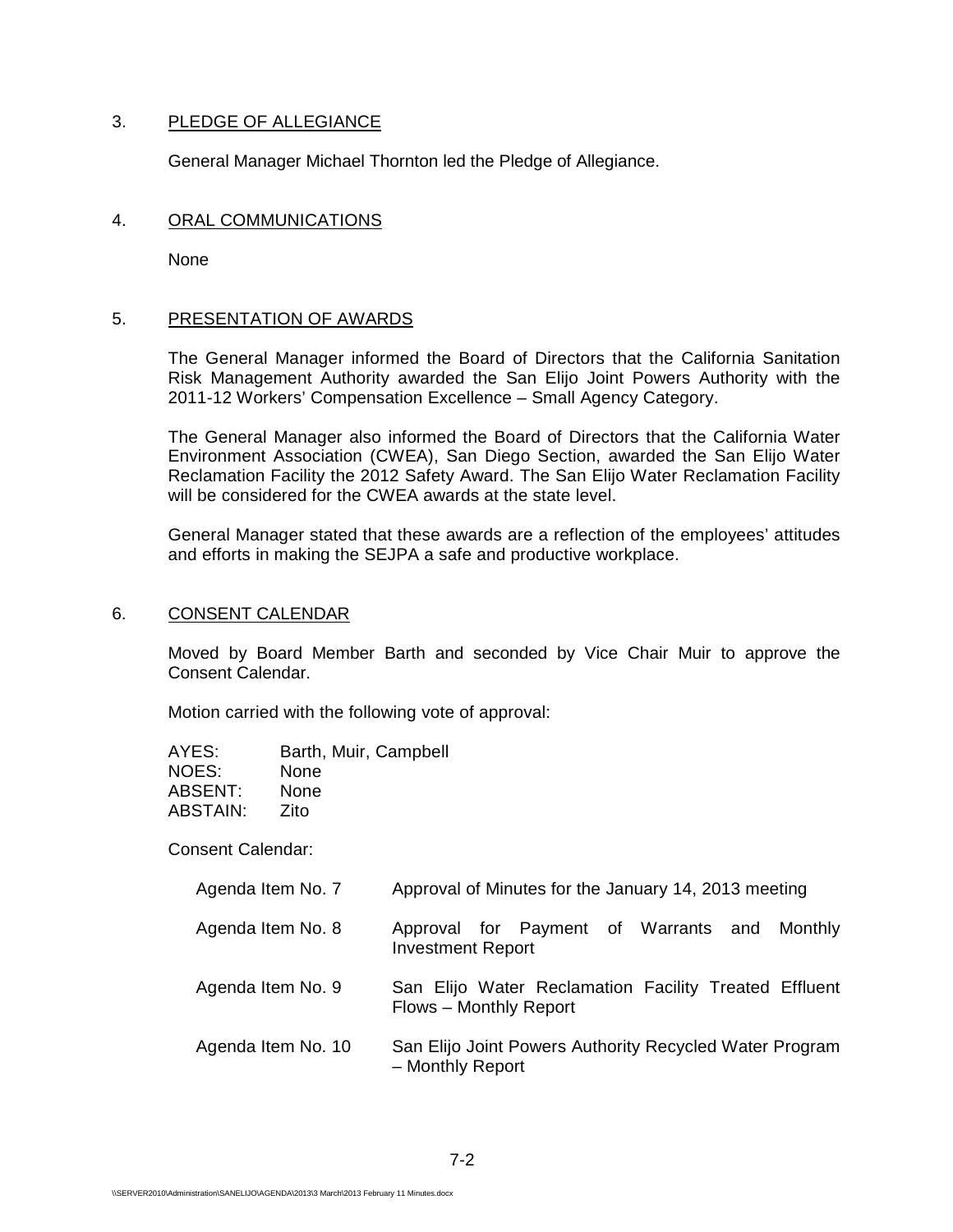## 11. ITEMS REMOVED FROM CONSENT CALENDAR

**None** 

## 12. SAN ELIJO JOINT POWERS AUTHORITY MID-YEAR REVIEW OF THE FISCAL YEAR 2012-13 OPERATING BUDGET

The Director of Finance/Administration, Greg Lewis, presented the mid-year analysis of the SEJPA's FY 2012-13 Budget. Mr. Lewis stated that overall, the SEJPA is expected to conclude the fiscal year at or slightly below budget. Personnel and non-personnel costs such as supplies and services should end the year below budgeted levels.

Wastewater treatment operations are projected to end the year approximately 2% under budget. However, at this time, it appears that the use of contingency funding may be required for the Wastewater Treatment Program to repair or replace one of the standby generators. Mr. Lewis stated that due to the generator's age, it may be more costeffective to replace than rebuild. If replacing the Generator is the recommended action, Staff will seek Board Approval for this purchase.

Overall, the programs associated with wastewater treatment and disposal are expected to be at 98% of budget and the program for recycled water is expected to finish the year at 94% of budget.

No action required. This memorandum was submitted for information only.

## 13. BRIEFING – RECYCLED WATER PROGRAM RESERVE FUND POLICY

General Manager Michael Thornton presented to the Board of Directors the concept of updating the reserve fund policy for the SEJPA Recycled Water Program. The General Manager introduced consultant Mary Grace Pawson from GHD Inc., who has been retained to conduct a Cost of Service Study for the Recycled Water Program. General Manager Thornton stated that today the SEJPA is in a position where revenues meet day-to-day operating costs as well as debt service requirements with allowance of putting some funding away for capital and reserve needs. The General Manager discussed the current reserve fund policy and provided information and recommendations for updating it.

Currently, the Recycled Water Program is funded by revenues from wholesale water agreements, as well as local water development incentives provided by the Metropolitan Water District and the San Diego County Water Authority. Recycled water is currently sold at a price point at or below 85% of the cost of "like service" potable water, as set by each water purveyor. Several of these wholesale water agreements are set to expire in the next four years. Staff has been given direction from the Board of Directors to complete a Cost of Service Study to gain clarity on what the cost is to produce recycled water. This information will help in negotiating future agreements to keep the cost of water fair to all parties and to keep the program financially sustainable.

General Manager Thornton requested the Board of Directors provide feedback on the following four items: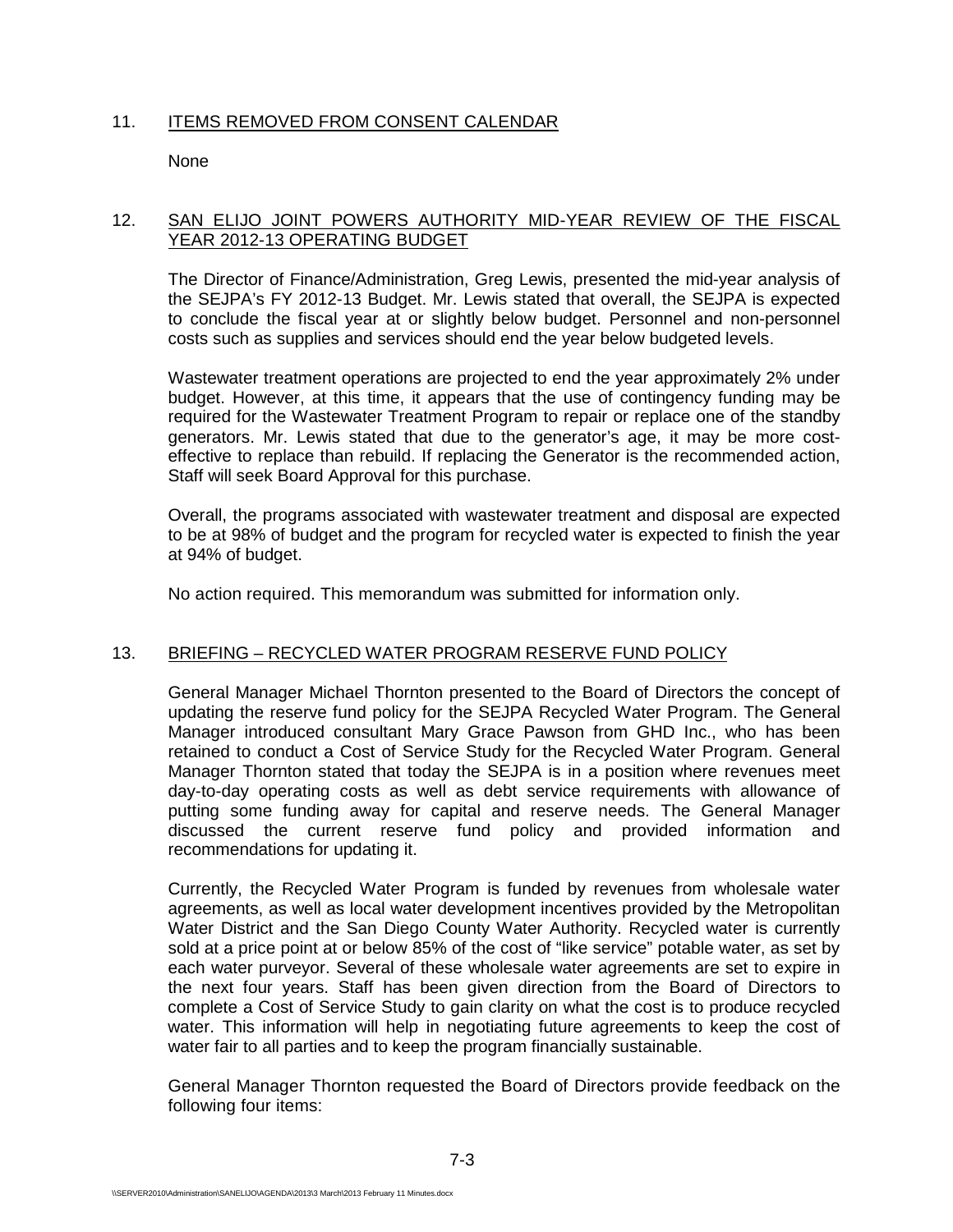- Confirm staff recommendation to establish a dedicated repair and replacement fund that goes beyond the minimum required by the SRF Loan contract.
- Confirm staff recommendation to maintain an unrestricted operating reserve equal to one year of operating expenses.
- Confirm the goal of achieving uniform recycled water rates by 2020. Right now the Recycled Water Program is indexed to the potable water rates set by the multiple water districts, so whatever the water districts sets its rate at, the SEJPA is typically 85% of that. Wholesaling to multiple districts that have multiple rates, the SEJPA's wholesale price varies across a spectrum of pricing.
- Direct staff to complete the Cost of Service Study with this direction and return with recommendations on "target" repair and replacement reserve funding based on projected future revenue.

Mary Grace Pawson provided a PowerPoint Presentation to the Board of Directors that highlighted various options for creating reserve policies.

Ms. Pawson stated that an option for the future is an Operational Reserve set to match one year of operational costs, and a Repair and Replacement Reserve based on the concept of managing assets. An Operational Reserve is essential due to the SEJPA's high fixed costs and variability in operating sales (dependent on weather). The SEJPA does not have strong control of its revenues (indexed to other agencies' water rates) and incentive payments are reduced when sales are down. Depreciation is the most straightforward and commonly understood asset management technique.

Ms. Pawson then discussed options of managing assets for the utility. Historically the SEJPA funded improvements through a debt service program. A second option, repair and replacement or sinking fund program, is the notion that you put enough money in the bank to cover depreciation and when you need to replace an asset, you pull money out of the bank. Most utilities do a hybrid for large fixed capital improvements, which includes some cash and some borrowing.

The Sinking Fund Reserve program is straight-line depreciation, where depreciation is considered an expense and funded equally over the fixed asset life. Assuming a 50 year asset life, this would be approximately \$450,000-\$550,000 per year.

Another concept is the Decay-Curve Concept, which assumes that long-lived assets don't lose a constant value over their life, and annual expenditures would begin lower and increase as the asset grew nearer to the end of its useful life.

Ms. Pawson's recommendation was a hybrid program, which uses cash reserves along with some borrowing, based on the Cost of Service Study to help determine what reasonable goals would be for the program, given the SEJPA revenue expectations.

Following the staff presentation, Board Chair Campbell allowed public comments on this topic.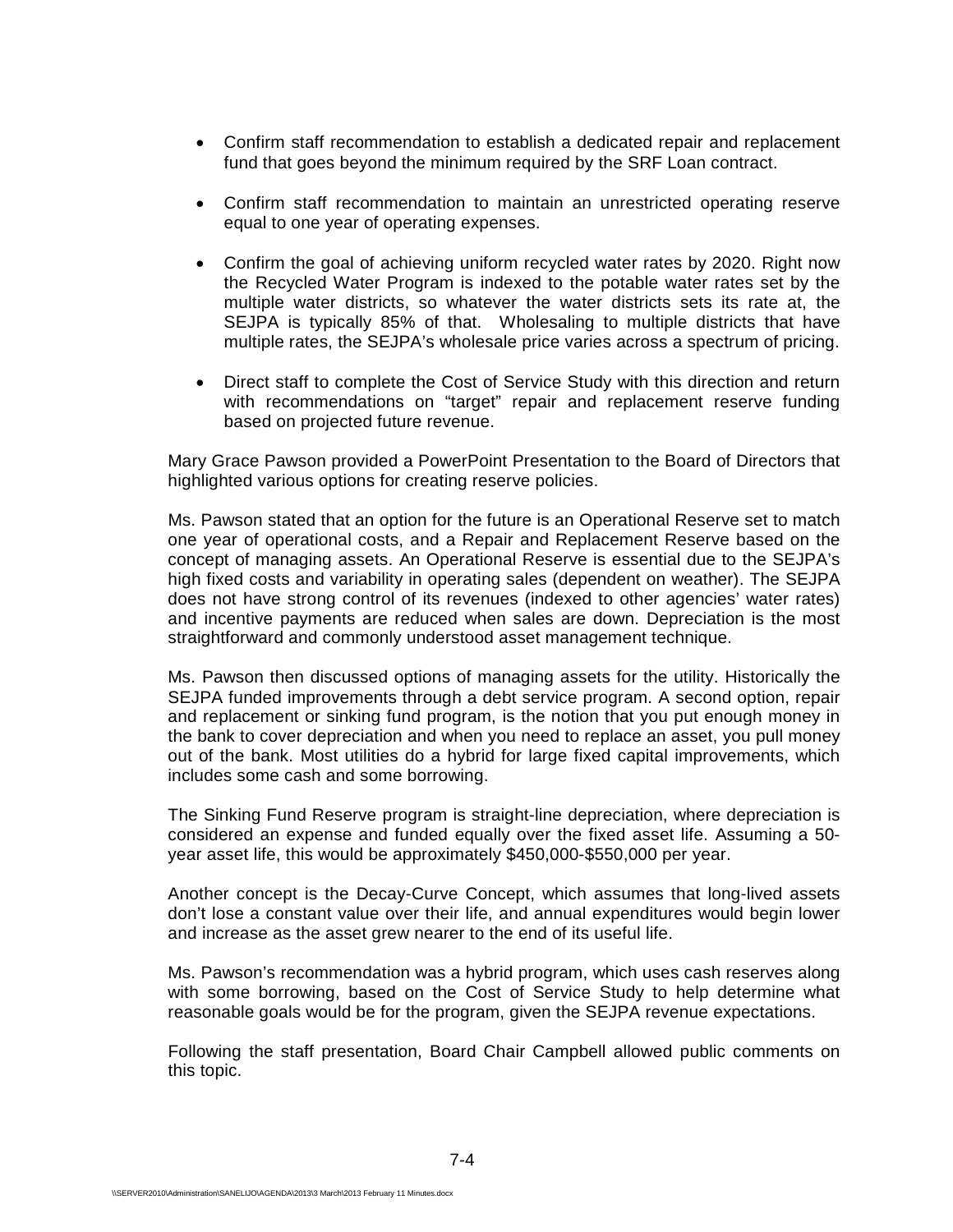Frank Warner, homeowner from the St. Francis Court HOA, addressed the Board of Directors and stated that he has been appearing before the Board of Directors for over 3 years, requesting a price for recycled water that is based on the cost of producing and distributing that water. He is concerned that applying this policy to only one portion of the operations is inappropriate and can overburden the cost of the recycled water as compared to other operations. Mr. Warner also commented on the long term agreements with other agencies in the absence of the Cost of Service Study being completed. Mr. Warner is concerned that these agreements are not based on any Cost of Service Study or any other factors, and seem to be arbitrary. He suggested that until the SEJPA adopts a standardized pricing for recycled water, they not enter into any more of the long term agreements. Mr. Warner would like the Board of Directors to set a timetable for setting the pricing of recycled water sooner than 2020.

Al Evans, homeowner of St. Francis Court HOA, also addressed the Board of Directors. Mr. Evans would like the Board of Directors to give some very specific direction to complete the Cost of Service Study within 60 days and suggested that the Board of Directors give some targets to the General Manager. Mr. Evans also stated that the Santa Fe Irrigation District is the largest consumer of recycled water and he believes they are paying the highest price.

Moved by Vice Chair Muir and seconded by Board Member Barth to:

- 1. Confirm staff recommendation to establish a dedicated repair and replacement fund that goes beyond the minimum required by the SRF Loan contract;
- 2 Confirm staff recommendation to maintain an unrestricted operating reserve equal to one year of operating plus debt service expenses;
- 3. Confirm the goal of uniform recycled water rate by 2020; and
- 4. Direct staff to complete the Cost of Service study with this direction and return with recommendations on "target" repair and replacement reserve funding based on projected future revenue.

Motion carried with unanimous vote of approval.

## 14. SAN ELIJO JOINT POWERS AUTHORITY ADMINISTRATION BUILDING

General Manager Thornton updated the Board of Directors on the condition of the SEJPA's modular administrative building that is in need of repair and likely should be replaced.

A typical location for the new administrative facilities would be at the front of the treatment plant, which would provide greater site security and improved public access. After a complete site analysis, the General Manager will provide the information to the Board of Directors for discussion and approval.

No action required. This memorandum was submitted for information only.